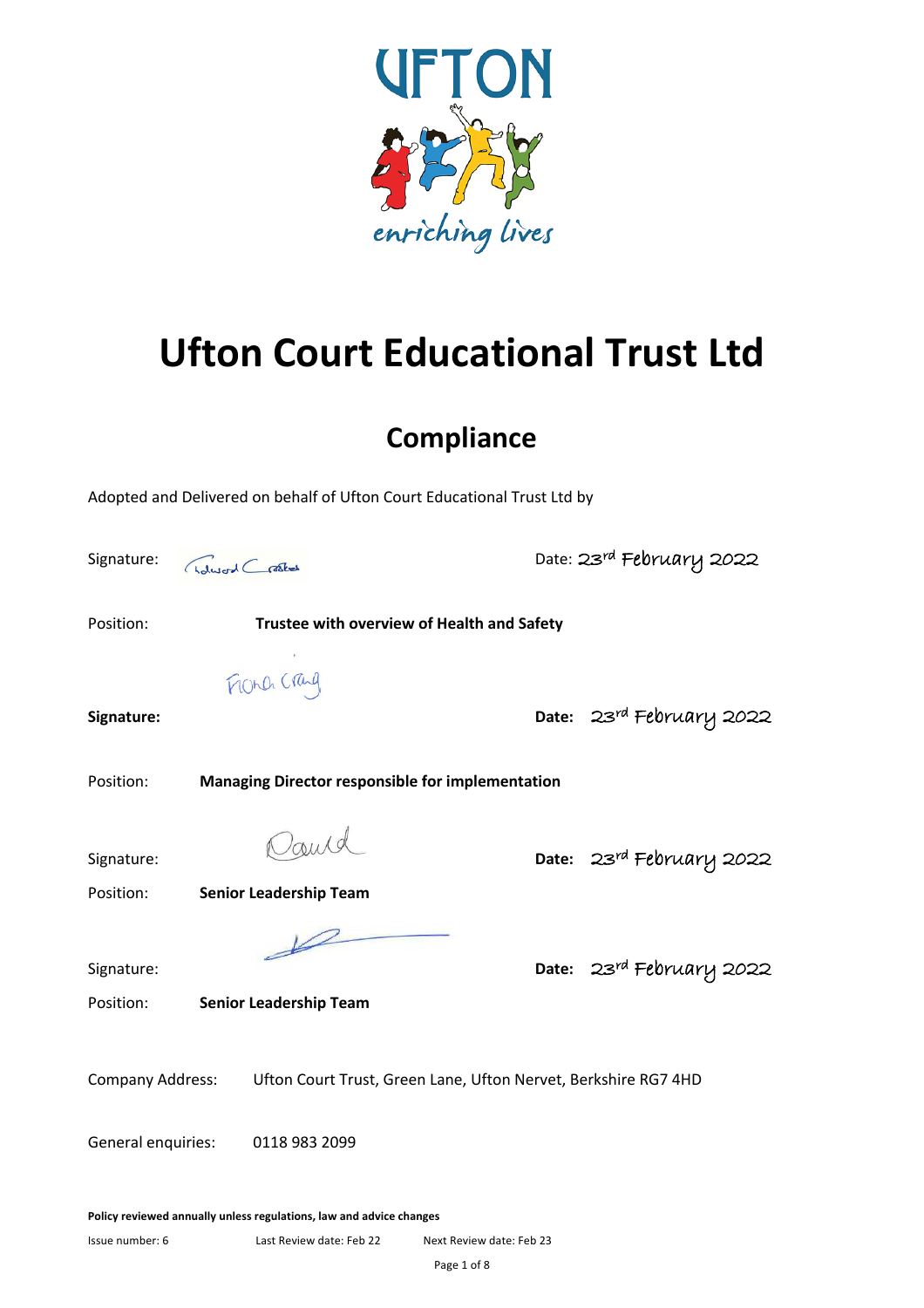#### **The Managing Director and all Line Managers**

- 1. The Managing Director and all line managers are responsible for the effective implementation of Ufton Court Educational Trust Ltd.'s Compliance policy within their department or area of control. They do so by:
	- Ensuring that all employees and volunteers directly reporting to them know, understand and accept their responsibility to Ufton Court Educational Trust Ltd Health & Safety policies and procedures.
	- Ensuring the requirements of Health & Safety legislation are applied and that Ufton Court Educational Trust Ltd.'s procedures are observed.
	- Carrying out both internal and external reviews of established safety measures and instigate further relevant changes or training to ensure full compliance to the range of legal and/or financial compliance and reporting duties that the charity has.
	- Have and understanding of risk. This will include the management of risk and the upkeep of the riskregister and ensuring that all documents include numerical risk analysis which will serve to guide management action and focus.
	- Ensuring new employees, volunteers and contractors have an induction which fully meets their needs, and employees have time to absorb training
	- Informing employees and volunteers of any areas of compliance encountered in the course of their work, including the necessary precautions to be taken, and of their duties to safeguard their own and other person's health and safety.
	- Making sure that all necessary protective equipment is appropriate to the task, readily available, within date, suitable for task and used at all times by the employees and volunteers in their section or area of control.
	- By making sure all employees and volunteers maintain the highest standards of housekeeping and orderliness in their section or area of control.
	- Identifying training needs concerning health and safety at work and arrange such training and instruction as may be necessary.
	- Identify training needs concerning legal compliance duties and arrange such training and instruction s may be necessary
	- Respond to any employee representations.
	- Ensure that the Trustees are fully briefed at all times.

#### **All Employees**

- 2. All Ufton Court Educational Trust Ltd employees and volunteers are required to maintain processes or systems of work and wearing all appropriate Personal Protective Equipment provided for the activity.
- 3. All statutory required items of equipment and PPE will be provided at no cost to the employee / volunteer.
- 4. All Ufton Court Educational Trust Ltd employees and volunteers will receive appropriate levels of training according to their duties, the equipment they will operate and the numbers of persons they will supervise.
- 5. All employees and volunteers of the Ufton Court Educational Trust Ltd will:
	- Take responsible care of their own health, safety and welfare at work
	- Ensure that they are fully complaint with any external legal, financial and/or reporting duties
	- Follow any health, safety, compliance and welfare rules which apply to their duties.
	- Do what is reasonably practicable to ensure that other people, including members of the public, are not put at risk by their actions or failures.
	- Not misuse anything that has been provided in the interests of health, safety, compliance and welfare, such as propping open fire doors.
	- Not improvise or adapt any equipment so as to use it for a purpose for which it is not designed.
	- Report anything that might present a danger to either themselves or anybody else.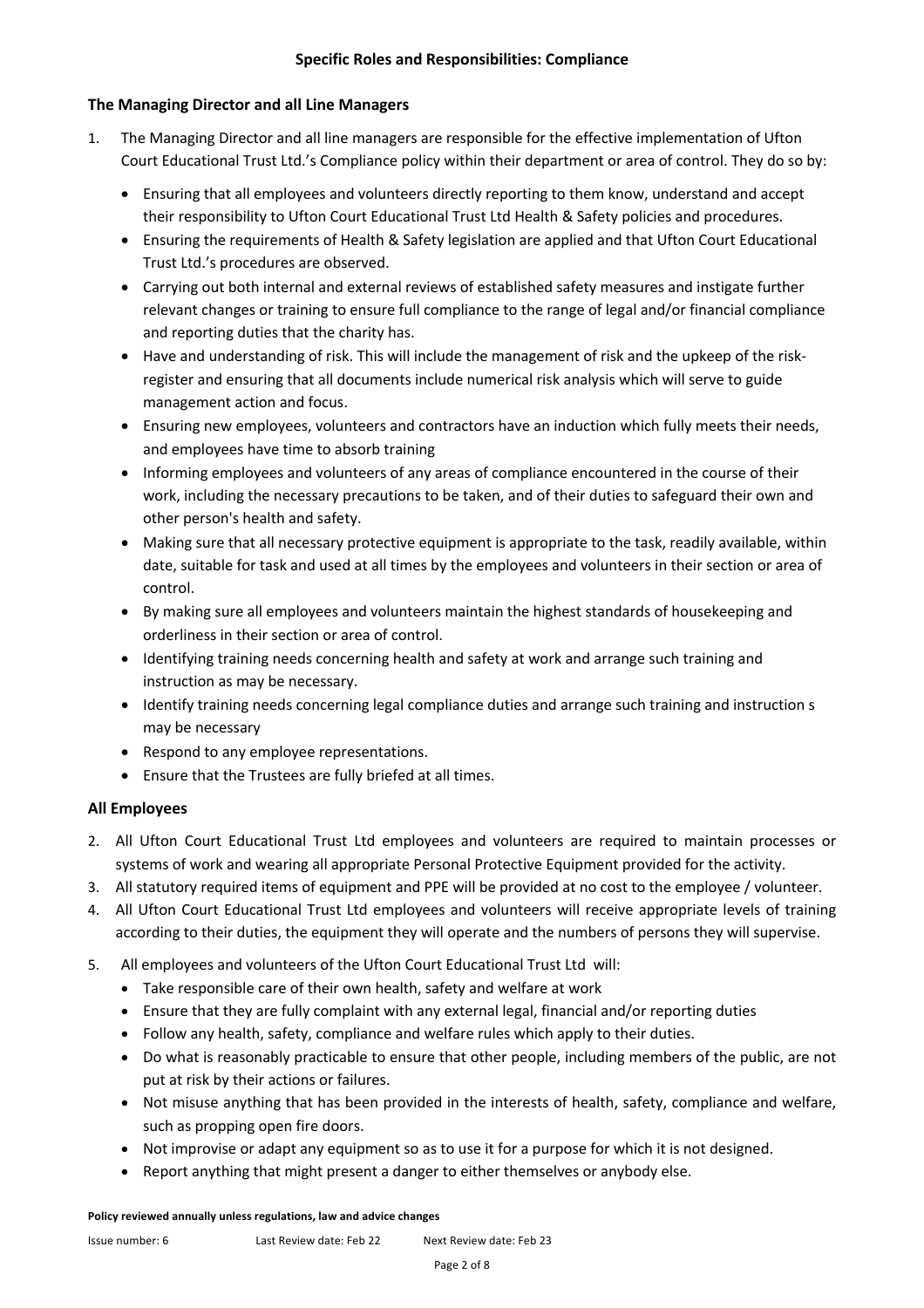- 6. All employees and volunteers are expected to cooperate with their managers and the Trustees to ensure the health, safety and welfare of themselves, visitors and colleagues. Any reasonable request that is not fully complied with, without good cause or reason, may be considered gross misconduct.
- 7. No person will be requested to work unsupervised unless they are comfortable to complete the task, have received relevant training and can demonstrate a competence level deemed acceptable by Ufton Court Educational Trust Ltd . It is recognized that in many cases experience is required when achieving a level of competence. Such experience will be provided under a supervision program carried out by the management of Ufton Court Educational Trust Ltd.

#### **Specific Management Arrangements for Health and Safety Compliance [all departments]**

8. The Compliance Policy is one of 9 sub policies which support the overarching Health, Safety and Welfare Policy.

#### **Risk Management Strategy and Controls**

- 9. All activities that make up Ufton Court Educational Trust Ltd are subject to a risk management program that reflects the risks identified and the controls required to negate the effects of the risk. Such a risk management program will include as a minimum:
	- Activity Risk Assessments designed to identify risks that may occur during the activity, and its probable causes.
	- Method statements or RAMS Documents devised for all activities and tasks completed by the staff of Ufton Court Educational Trust Ltd. Please see Appendix 1 for all RAMS documents associated with this Policy
	- Separate risk assessments are in place for various Ufton activities which outlines the requirements that must be adhered to in order to minimise the risk of employees and others spreading, or becoming infected by, COVID-19 when at work and undertaking activities. These risk assessments have been communicated to employees and other interested parties, and will be reviewed in line with Government Regulation, guidance and Public Health England advice to ensure that we provide a COVID-19 secure environment for our employees, volunteers, visitors, pupils and others.
	- Any foreseeable emergencies identified and the provisions made to manage that emergency should it arise
	- Activity and Facility Fire Risk Assessment, are used, or for those locations where the public or staff work or congregate.

#### **Recording and Reporting of Incidents**

- 10. Activities under the control of Ufton Court Educational Trust Ltd are subject to the requirement of the Reporting of Injuries, Diseases and Dangerous Occurrences Regulations 2013 [RIDDOR] should an incident occur.
- 11. Ufton Court Educational Trust Ltd requires that the Board of Trustees be informed of any incident that has been reported to an enforcing authority and requires the contractor to provide a copy of such reports made.
- 12. Ufton Court Educational Trust Ltd will provide an incident/accident/near miss record form to be completed whenever an incident occurs that causes injury to a person or damage to property or plant no matter how slight.
- 13. The following process is followed to ensure accurate recording of accident, incident s and near misses. There will also be a record kept by the Staff member or First Aider of the treatment they gave and any person who assisted them. These reports will be reviewed and changes to procedures made where identified as necessary.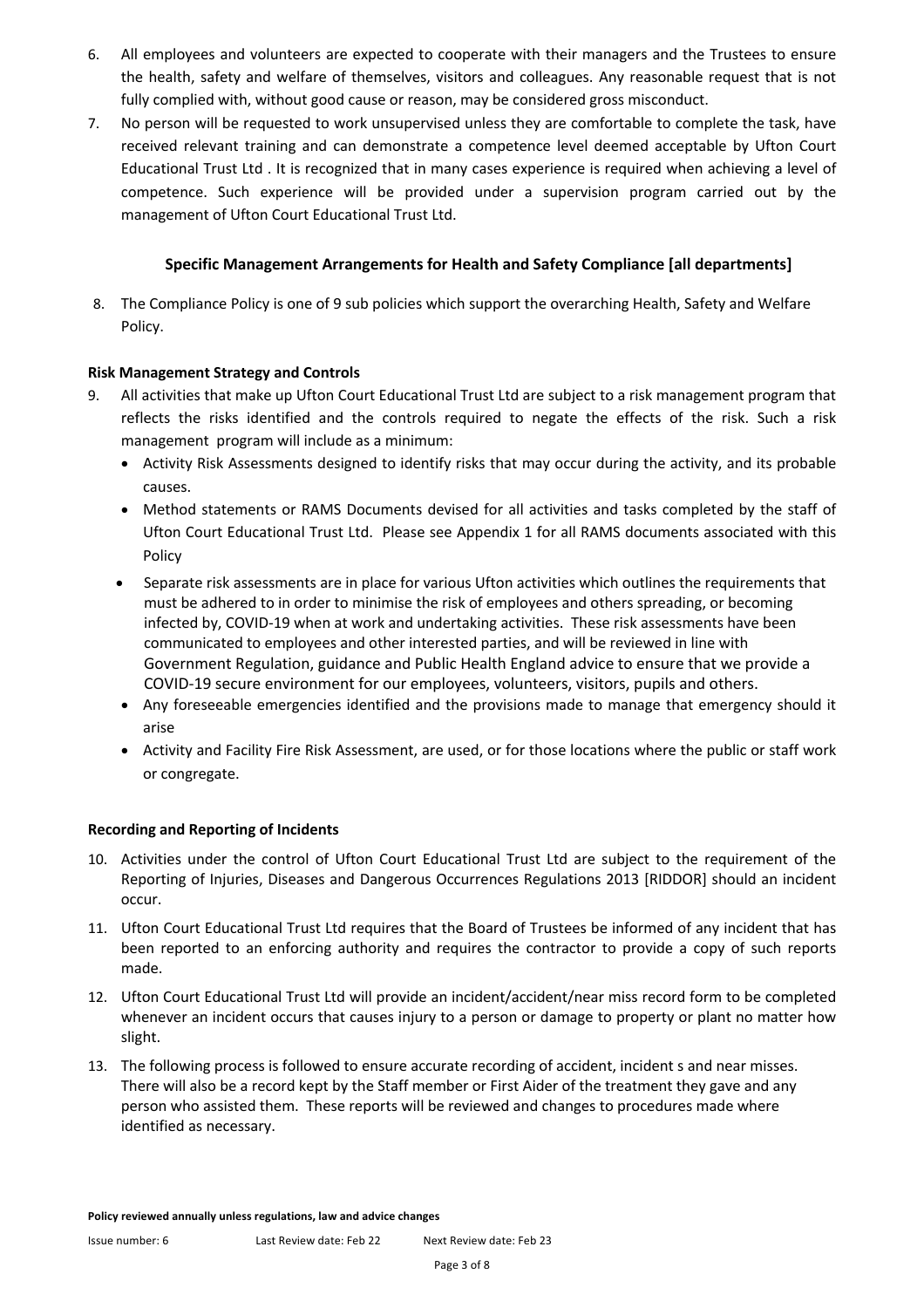#### **The Management of Compliance**

#### **Legal**

- 14. All activities are subject to regular reviews of risk assessments and are inspected by external competent persons.
- 15. All activities and provisions will be fully compliant with the current requirements of legislation and in particular "The Management of Health and Safety Regulations 1999".
- 16. The Trust is fully compliant with any relevant reporting requirements
- 17. The Trust is fully compliant with any legal requirements including the monitoring of water supplies for Legionella, monitoring of the septic tank, Fire regulations, COSHH regulations, electrical wiring, and annual certification of apparatus where relevant
- 18. The Trust holds Insurance policy which is renewed annually
- 19. The Trust holds a number of Licences which are renewed according to the Licence requirements: Off-com (walkie talkie radios), EG Playing recorded Music, Ceremony and Personal Licences, Septic Tank discharge, Doorperson's Licences
- 20. The Trust complies with the Englefield Estate lease requirements which also includes Historic England requirements around the Grade 1 listing
- 21. The Trust seeks to be fully compliant in all areas where it needs to be and employs an external Health and Safety Advisor to advise on Health and Safety areas it needs to instate, improve or revise. The Health and Safety advisor is also employed to ensure that the SLT are kept fully up to date with changes in relevant legislation

#### **Finance**

- 22. The Trust is fully compliant with the Companies Act 2006, the Charities Act 2011 and follows recommendations found in the Statement of Recommended Practice Accounting (SORPFRS 102 October 2019). The Trust has an external audit each year
- 23. The Trust has a robust Financial Overview which it controls. This includes a financial strategy, budget planning and control, risk analysis and audit. The Trustees have an overview and receive a budget report at every meeting, the Financial Trustee receives monthly updates

#### **H.R. and Safeguarding**

- 24. The Trust operates a Safe Recruitment Policy and is fully compliant with legislation concerning 'Keeping Children Safe in Education, 2018', employment, equal opportunities, training and salaries; providing safe food; safeguarding; security of information and data; the right to work in the country; pensions; salaries; working hours directives; contracts; and also has a Company handbook for employees. The Trust has recently recruited a specialist Trustee who will have oversight of HR
- 25. The Trust has a Safeguarding Policy which protects and safeguards children, employees and visitors; it also has a named Safeguarding Officer and 2 deputies. The Trust invite external assessment on a regular basis from the west Berkshire Council Child Safeguarding Team

#### **Marketing and Fundraising**

26. The Trust operates an ethical approach to fundraising and marketing and is a member of the Fundraising Regulator. The Trust is fully complaint with all legal requirements of Fund raising

#### **I.T. and Data Protection**

- 27. The Trust operates robust IT and Data/Information security procedures which meets legal requirements and industry best practice. It is GDPR compliant
- 28. The Trust has a strict code of conduct with regards to Web content and Social Media
- 29. The Trust's IT network is supported by an external organisation- Unify who are the only people allowed to add software and offer advice.

#### **Policy reviewed annually unless regulations, law and advice changes**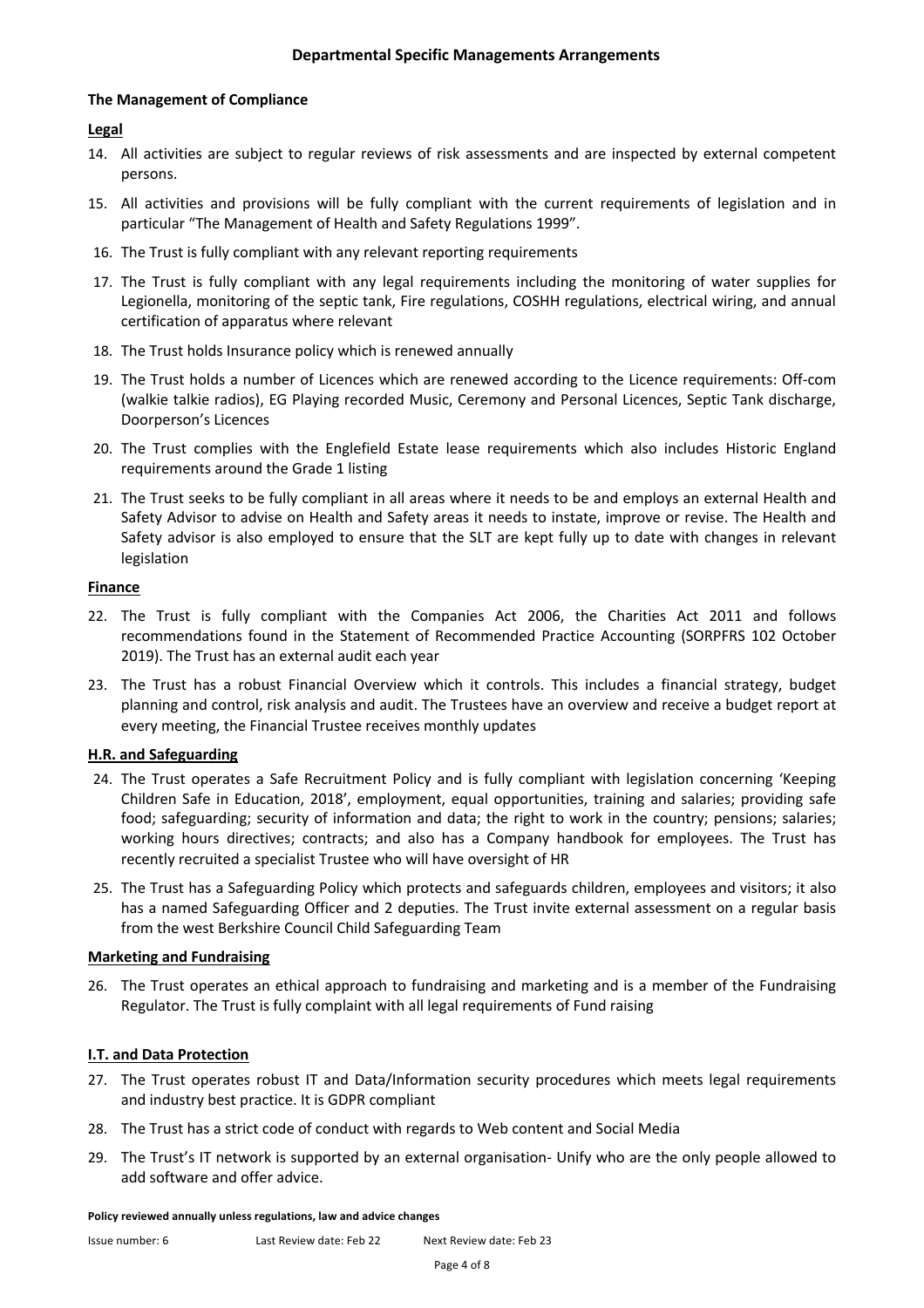#### **Location Facilities, Structures and Infrastructure Management**

- 30. All facilities, structures and location infrastructure, including roadways and pathways, will be subject to a Planned Preventative Maintenance program to ensure they are maintained to as high as practicably possible level.
- 31. The minimum standard considered acceptable is that the following will be in place:
	- A selection process and proactive monitoring programme to ensure it is "Fit for Purpose". Such programmes will include hinges, latches to ensure failure is identified before it occurs.
	- A specified inspection process operated by the member of staff who is directed as responsible for its daily use. Such inspection programmes will take into account manufactures recommended regimes and additional inspections as considered appropriate.
	- A Periodical Inspection by a Competent Person in line with both the legal requirements for that item of plant or equipment and the manufactures guidance as laid down in the Manufactures Handbook.
	- A defect reporting and management procedure that ensures the defect is dealt with in a timely manner. Such a system will also stipulate what defects renders the area unsafe for use. The defects system will also ensure a signature of inspection before return to operational duty is completed by a competent person.
- 32. All staff who, are required to participate in this monitoring programme will be trained to ensure they are deemed competent to the level required.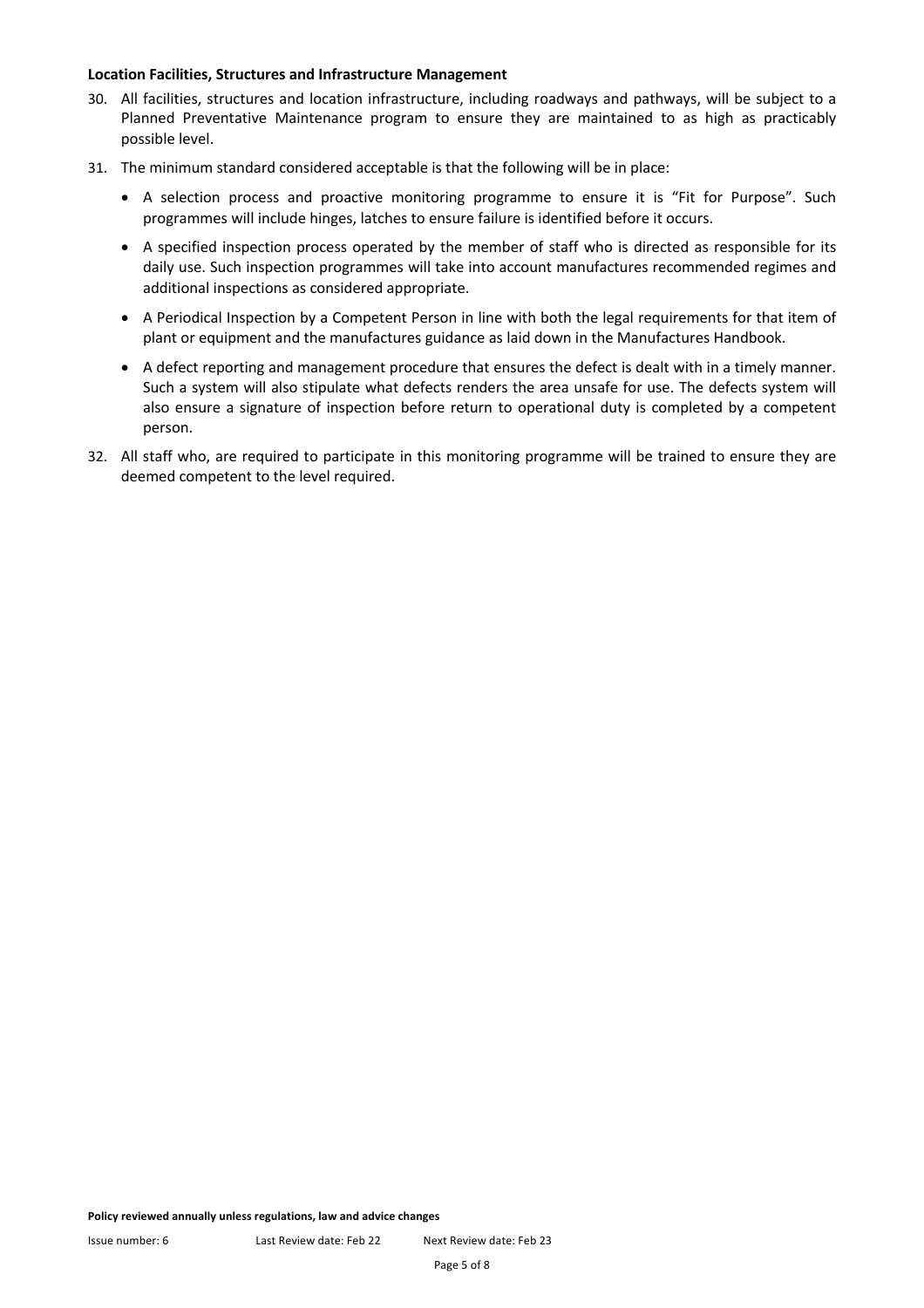## **Appendix 1**

### **Associated RAMS documents**

## **Compliance**

- Comp1. Conflict of Interest
- Comp2. Handling complaints
- Comp3. Whistleblowing
- Comp4. Remuneration
- Comp5. Management Control of Data
- Comp6. Back up
- Comp7. Server
- Comp8. Management Control of Staffing
- Comp9. Septic Tank
- Comp10. Email and Social media behaviour
- Comp11. Discharge of charitable objectives
- Comp12. Failure to comply with regulatory reporting
- Comp13. Failure to comply with legislation
- Comp14. Reputational damage
- Comp15. Lack of public awareness
- Comp16. Englefield Lease
- Comp17. Loss of utilities
- Comp18. Equality of opportunity
- Comp19. Legionella
- Comp20. Smoking
- Comp21. Disposal of Waste
- Comp22. Branding
- Comp23. Safe recruitment
- Comp24. Marketing
- Comp25. Anti-trafficking and Slavery
- Comp26. Companies' Secretarial
- Comp27. Fundraising Teen party
- Comp28. Managing Asbestos
- Comp29. Website
- Comp30. GDPR and fundraising
- Comp31. GDPR and HR Processes
- Comp32 GDPR and weddings
- Comp33. GDPR and management of safeguarding
- Comp34. GDPR and use of children's data for research
- Comp35. GDPR and school booking processes
- Comp36. GDPR and payrolls and pensions
- Comp37. GDPR and data barring
- Comp38. GDPR and HR processes appraisal and disciplinary
- Comp 39 Health and Safety Auditing
- Comp 40 Environment and Sustainability

RAMS review date before: End of Sept 2022 COVID19 RAMS kept under review

 $\overline{a}$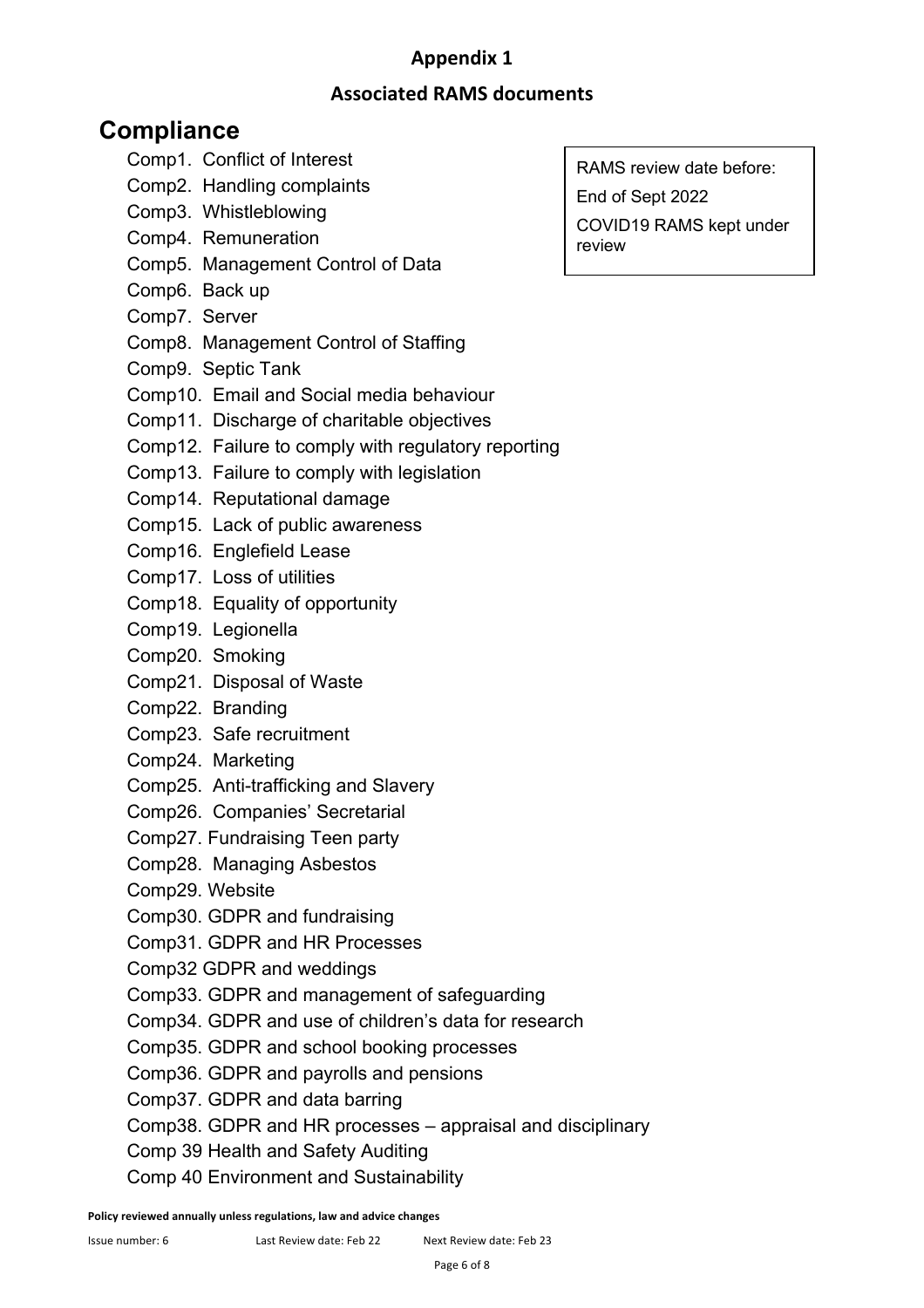## **Compliance/Financial**

- Comp/Fin1. Booking forms and Invoices
- Comp/Fin2. Bursary Procedures
- Comp/Fin3. Credit Control
- Comp/Fin4. Debit card purchases
- Comp/Fin5. Expense payments
- Comp/Fin6. Invoicing
- Comp/Fin7. Educational Groups Residential booking
- Comp/Fin8. Payroll
- Comp/Fin9. Pensions
- Comp/Fin10. Petty cash
- Comp/Fin11. Management control of financial issues
- Comp/Fin12. Purchase ledger procedures
- Comp/Fin13. Management of Sage
- Comp/Fin14. Ethical Fundraising
- Comp/Fin15. Pay-pal and other online payments
- Comp/Fin16. Credit card receipts
- Comp/Fin17. Credit Card Purchases
- Comp/Fin18. Pandemic effects on Business
- Comp/Fin19 Fundraising Static collection boxes
- Comp/Fin20 Anti staff corruption and bribery